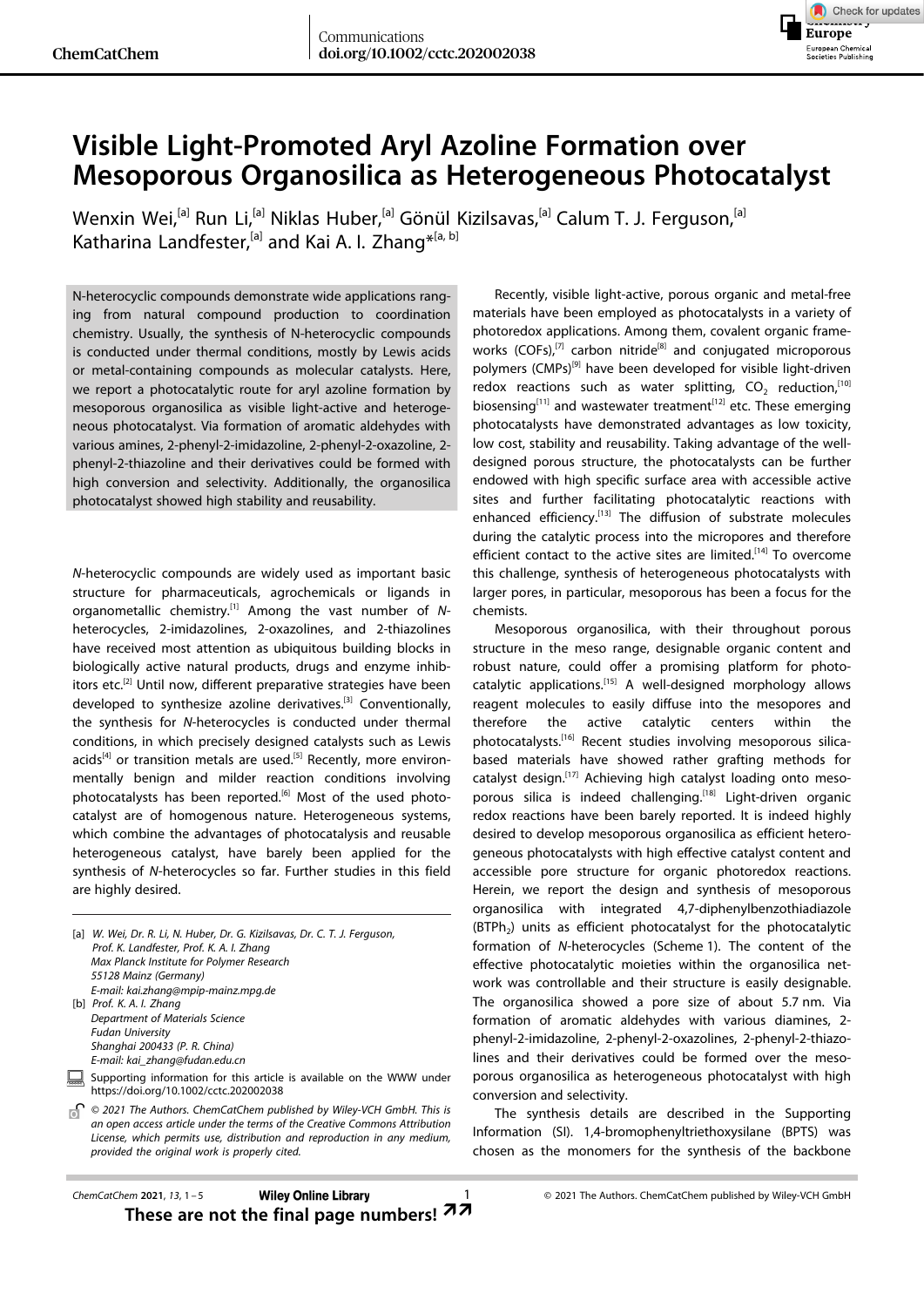



**Scheme 1.** Illustration of the design concept of the photocatalytic mesoporous organosilica and their application in aryl azoline formation via addition of aryl aldehydes and amine derivatives.

precursor MOS-Br. The photoactive diphenyl benzothiadiazole  $(BTPh<sub>2</sub>)$  units were then formed via successive coupling methods, obtaining the final organosilica MOS-BT.

Scanning electron microscopy (SEM) and transmission electron microscopy (TEM) images showed a fused particle-like morphology of the organosilica (Figure 1a). TEM energy dispersive X-ray spectroscopy (TEM-EDX) of MOS-Br and MOS-BT revealed the successful conversion of the bromide groups on MOS-Br, proving the chemical composition of MOS-BT (Figure S1 in SI). Fourier transform infrared (FTIR) spectroscopy (Figure 1b) revealed recognizable signals at 1348, 1377, 1567 and 1577 cm $^{-1}$ , which are the typical characteristics for C=N and N-S stretching modes in benzothiadiazole units. The strong and wide absorption signals at 1095  $cm^{-1}$  can be assigned to Si-O-Si antisymmetric stretching vibration. The Brunauer-Emmett-Teller (BET) surface area of MOS-BT was determined to be 339 m<sup>2</sup>/g, with pore diameter of ca. 5.7 nm (Figure S2 in SI).



**Figure 1.** (a) SEM and TEM (insert) images, (b) FTIR, (c) UV/vis DR spectra, (d) Kubelka-Munk plot and (e) HOMO and LUMO band positions of MOS-BT.

UV/vis diffuse reflectance spectrum (DRS) of MOS-BT (Figure 1c) revealed a broad absorption range until 800 nm. The absorption maximum at 395 nm can be assigned to that of the BTPh<sub>2</sub> unit. Photoluminescence spectrum showed a range between 425 nm and 700 nm with a maximum at 521 nm, which is similar to that of the BTPh<sub>2</sub> unit (Figure S3 in SI).<sup>[19]</sup> The slightly red shift of MOS-BT compared to the single  $BTPh_2$ could be attributed to the hyper conjugation effect of the photoactive unit in MOS-BT. The optical properties of MOS-BT of emission and absorption behaviors are similar to those of fac-[Ir(ppy)<sub>3</sub>], a well-established molecular transition metal photocatalyst.[20]

The optical band gap of 2.84 eV for MOS-BT could be derived from the Kubelka-Munk-function (Figure 1d). Cyclic voltammetry measurements indicated that the lowest unoccupied molecular orbital (LUMO) position of MOS-BT was at  $-1.30$  V vs SCE (Figure S5 in SI). And the highest occupied molecular orbital (HOMO) position at 1.60 V vs SCE (Figure 1e). The HOMO and LUMO levels of MOS-BT matched the energy positions of BTPh<sub>2</sub>. Theoretical calculations for the repeating unit (O-Si-Ph-BT-Ph) using density functional theory (DFT) on rB3PW91/6-311 +  $g(d,p)$  level (Figure S4 in SI) revealed that the electron densities on HOMO and LUMO are mainly located on the BTPh<sub>2</sub> unit, indicating that the electronic structure is determined by the donor-acceptor  $(D-A)-$ type unit BTPh<sub>2</sub>. Under nitrogen atmosphere, MOS-BT could remain intact up to 400°C as revealed by thermogravimetric analysis (TGA) (see Figure S6 in SI). Inductively coupled plasma spectrometry (ICP) revealed the content of Pd residue below 0.5 ppm (Figure S7 in SI).

To investigate the photocatalytic activity of MOS-BT, the aryl azoline formation was chosen as model reaction for the photocatalytic formation of 2-phenyl-2-imidazoline. As listed in Table 1, the use of organosilica led to successful formation of phenyl azoline with selectivity higher than 95%, with MOS-BT being the most effective catalyst for a reaction conversion of 85% (entry 1). The molecular unit BTPh<sub>2</sub> used as homogeneous photocatalyst (applied with a similar loading) showed a full conversion of the 2-phenyl-2-imidazoline formation. MOS-BT showed a similar efficiency to its small molecular analogue. This indicates the good accessibility of the photocatalytically active moieties and diffusion of reactants throughout the pores in MOS-BT. Control experiments conducted in dark (entry 3), or without using MOS-BT as photocatalyst led only to trace conversion, demonstrating the essential roles of light and photocatalyst. The same phenomenon was cognized by excluding thiophenol and oxygen from the reaction atmosphere (entries 4, 5 in Table 1). Furthermore, various solvents (entries 6, 7 and 8 in Table 1) were investigated. After comparing, the reaction containing dimethyl sulfoxide as solvent (entry 1 in Table 1) was found with highest conversion.

Electron and hole scavengers were then included to exposure the mechanistic insight and the specific roles of the photogenerated electron/hole pair during the addition process. By adding CuCl<sub>2</sub> as an electron scavenger, a reduced conversion was observed (entry 9). With the addition of KI as a hole scavenger, only trace conversion was observed (entry 10),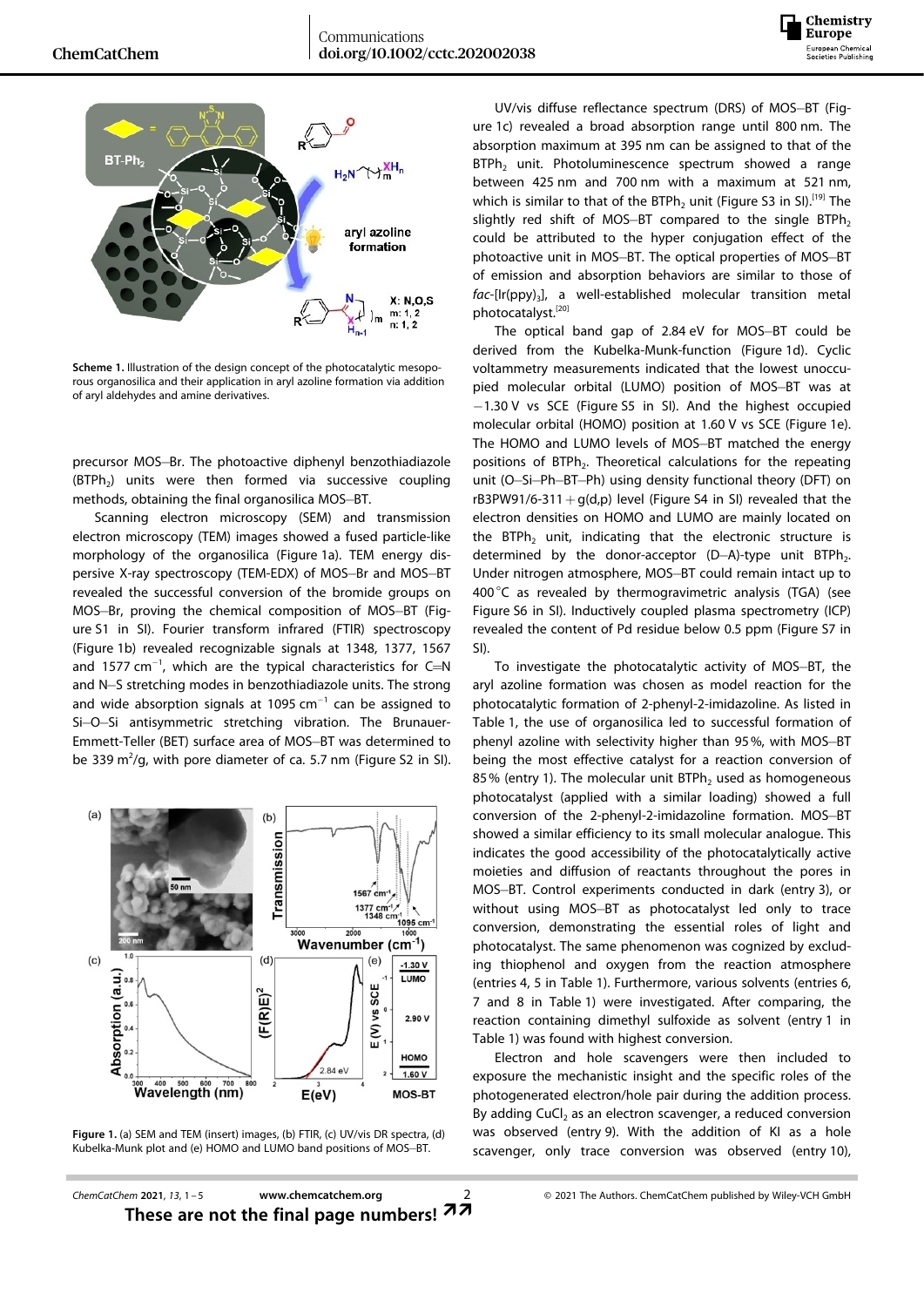12 h.

Communications doi.org/10.1002/cctc.202002038

| Table 1. Screening and control experiment of the formation of phenyl<br>aldehyde with diamine as model reaction. <sup>[a]</sup>                                                                                                                                                                                                                                                                                |                   |                                         |                           |                            |  |  |
|----------------------------------------------------------------------------------------------------------------------------------------------------------------------------------------------------------------------------------------------------------------------------------------------------------------------------------------------------------------------------------------------------------------|-------------------|-----------------------------------------|---------------------------|----------------------------|--|--|
| MOS-BT, thiophenol<br>DMSO, visible light, r. t.<br>NH <sub>2</sub><br>$H_2N$                                                                                                                                                                                                                                                                                                                                  |                   |                                         |                           |                            |  |  |
|                                                                                                                                                                                                                                                                                                                                                                                                                |                   | $\overline{2}$                          |                           | 3                          |  |  |
| Entry                                                                                                                                                                                                                                                                                                                                                                                                          | Catalyst          | <b>Reaction condition</b><br>variations | Conversion<br>$[%]^{[b]}$ | Selectivity<br>$[%]^{[b]}$ |  |  |
| 1 <sup>[a]</sup>                                                                                                                                                                                                                                                                                                                                                                                               | MOS-BT            |                                         | 85                        | 97                         |  |  |
| 2                                                                                                                                                                                                                                                                                                                                                                                                              |                   | no catalyst                             | trace                     | $\Omega$                   |  |  |
| 3                                                                                                                                                                                                                                                                                                                                                                                                              | MOS-BT            | in dark                                 | trace                     | 0                          |  |  |
| 4                                                                                                                                                                                                                                                                                                                                                                                                              | MOS-BT            | no thiophenol                           | trace                     | 0                          |  |  |
| 5                                                                                                                                                                                                                                                                                                                                                                                                              | MOS-BT            | no $O_2$ , under $N_2$                  | 12                        | 14                         |  |  |
| 6                                                                                                                                                                                                                                                                                                                                                                                                              | MOS-BT            | in acetonitrile                         | 20                        | 17                         |  |  |
| 7                                                                                                                                                                                                                                                                                                                                                                                                              | MOS-BT            | in DMF                                  | 60                        | 41                         |  |  |
| 8                                                                                                                                                                                                                                                                                                                                                                                                              | MOS-BT            | in toluene                              | 63                        | 57                         |  |  |
| $q^{[c]}$                                                                                                                                                                                                                                                                                                                                                                                                      | MOS-BT            | electron scavenger                      | trace                     | 0                          |  |  |
| $10^{[d]}$                                                                                                                                                                                                                                                                                                                                                                                                     | MOS-BT            | hole scavenger                          | 40                        | 39                         |  |  |
| $11^{[e]}$                                                                                                                                                                                                                                                                                                                                                                                                     | BTPh <sub>2</sub> | homogeneous system                      | > 99                      | 95                         |  |  |
| [a] Standard reaction conditions: [benzaldehyde] $= 0.1 M$ , [1,2-diami-<br>noethane] $= 0.3$ M, [thiophenol] $= 0.1$ M, [MOS-BT] $= 1$ mg/mL, 3 mL<br>DMSO, blue LED lamp (460 nm, 0.26 W/cm <sup>2</sup> ), room temperature, oxygen,<br>12 h. [b] Conversion and selectivity determined by GC-MS. [c] Benzoqui-<br>none as electron scavenger. [d] KI as hole scavenger. [e] [BTPh <sub>2</sub> ] = 2.8 mM, |                   |                                         |                           |                            |  |  |



Chemistry **Europe** European Chemical<br>Societies Publishing

indicating the essential role of holes for the formation of product. The result indicates that the electron-activated superoxide radical  $(O_2^{\bullet -})$  could accelerate the addition process as active species. Notably, the catalytic efficiency and selectivity of MOS-BT was comparable with the homogeneous system using  $BTPh<sub>2</sub>$  (entry 11).

Electron paramagnetic resonance (EPR) experiments were then conducted to precisely study the role of superoxide radical during the reaction. As displayed in Figure 2a, an additional controlling experiment, which implemented the 5,5-dimethyl-1 pyrroline *N*-oxide (DMPO) as a superoxide radical trapping agent, had appealed typical EPR patterns for  $DMPO-O_2^*$ adducts.

Based on the observations, a possible mechanism for obtaining 2-phenyl-2-imidazoline by visible light assisted catalysis is described in Figure 3. First, 1,2-diaminoethane and benzaldehyde are dehydrated and condensed to form imine intermediate **a**. Under visible-light irradiation, intermediate **a** was oxidized by the photogenerated hole of MOS-BT and intramolecular cyclization to form its cationic radical intermediate **b**. Meanwhile, the activated superoxide obtained a hydrogen atom from thiophenol. The intermediate **b** donates one hydrogen atom to thiophenol radical and result in formation of intermediate **c**. Finally, the desired product 2-phenyl-2-imidazoline is produced by deprotonation of **c** by hydrogen abstraction with hydrogen peroxide (Figure S8 in SI). A practical proof of the formation of the radical intermediates could be observed using *N*-tert-butyl-α-phenylnitrone (PBN) and DMPO as a radical trapping agent (Figure 2). Thiophenol is oxidized by  $O_2$ <sup>\*-</sup> during the reaction, the signal of DMPO $-O_2$ <sup>\*-</sup> in the sample added with thiophenol is weaker than that of the sample without thiophenol (Figure 2a). While by adding PBN, the formation of the thiophenol radical could be further observed and a typical

**Figure 2.** (a) EPR spectra of DMPO-O<sub>2</sub><sup>\*</sup> adducts with MOS-BT in DMSO as photocatalyst in darkness, under blue light irradiation ( $\lambda$  = 460 nm, 1.2 W/ cm<sup>2</sup>) with thiophenol (PhSH) or without thiophenol. (b) EPR spectra using PBN as a radical trapping agent for the radical intermediate of thiophenol under light irradiation. Pure PBN (black), PBN and MOS-BT under  $N_2$ atmosphere (red), under  $O<sub>2</sub>$  (blue).



**Figure 3.** (a) Proposed reaction mechanisms for the photocatalytic formation of 2-phenyl-2-imidazoline. (b) scope of the reactions using MOS-BT as photocatalyst; the value shown in parentheses indicates the selectivity of product.

*ChemCatChem* **2021**, *13*, 1–5 **[www.chemcatchem.org](https://doi.org/10.1002/cctc.202002038)** 3 © 2021 The Authors. ChemCatChem published by Wiley-VCH GmbH These are not the final page numbers!  $27$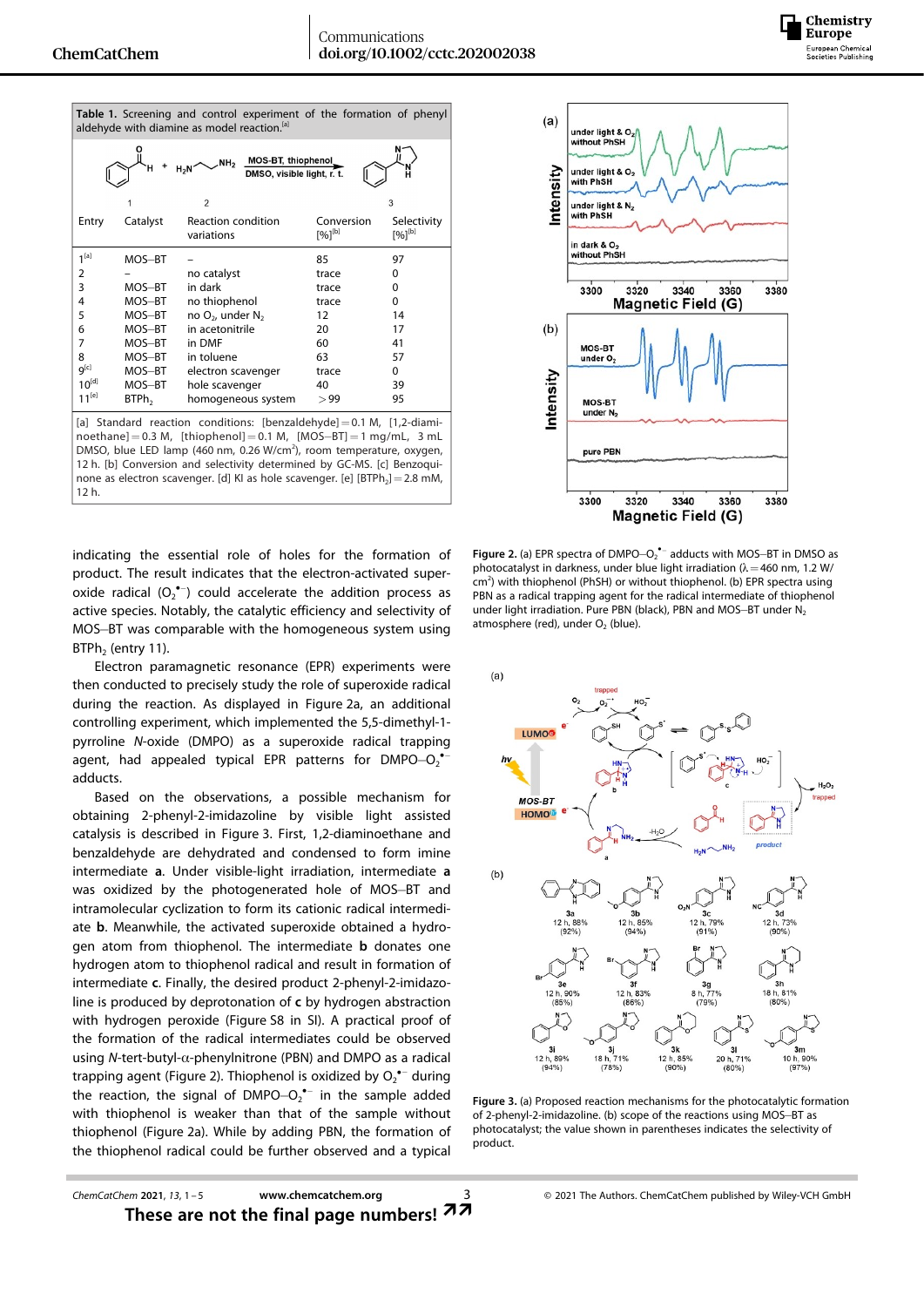

pattern of PBN trapped radical was logged. Under oxygen atmosphere, the enhanced signal intensity indicated an essential role that oxygen played within the photocatalytic cycle. (Figure 2b).

To further explore the universal feasibility of MOS-BT as photocatalyst, various benzaldehydes and amine derivatives were tested for the azoline formation reaction. As displayed in Figure 3b, high conversion and selectivity were achieved in most examples. Both electron-donating substitution groups on the aryl rings of the substrates (for example methoxy) and electron-withdrawing substitution groups (for example nitro or halides) did not affect the conversion and selectivity. Moreover, the repeating experiments showed that MOS-BT could be reused for the azoline formation reaction for several cycles maintaining a stable level of conversion and selectivity (Figure S9 in SI). The optical properties of MOS-BT barely changed after the recycling experiments, demonstrating its robust nature and reusability as heterogeneous photocatalyst (Figure S10 in SI).

In summary, we designed organosilica containing 4,7 diphenylbenzothiadiazole as efficient heterogeneous and reusable photocatalyst for the formation of N-heterocyclic compounds. The mesoporous organosilica possessed a pore size of ca. 5.7 nm. addition of aromatic aldehydes with various amines can be efficiently catalyzed, forming 2-phenyl-2-imidazoline, 2 phenyl-2-oxazolines, 2-phenyl-2-thiazolines and their derivatives with high conversion and selectivity. This study showed that mesoporous organosilica can be used as efficient photocatalyst with potential for a broader range of photocatalytic reactions.

#### *Acknowledgements*

*The authors acknowledge the Max Planck Society for financial support. This work is part of the research conducted by the MaxSynBio consortium that is jointly funded by the Federal Ministry of Education and Research of Germany (BMBF) and the Max Planck Society.W. W. thanks the China Scholarship Council (CSC) for scholarship. Open access funding enabled and organized by Projekt DEAL.*

#### *Conflict of Interest*

The authors declare no conflict of interest.

**Keywords:** photocatalysis **·** mesoporous organosilica **·** benzothiadiazole **·** aryl azoline **·** visible light

- [1] a) R. DeSimone, K. Currie, S. Mitchell, J. Darrow, D. Pippin, *Comb. Chem. High Throughput Screening* **2004**, *7*, 473–493; b) L. Kollár, G. Keglevich, *Chem. Rev.* **2010**, *110*, [4257–4302.](https://doi.org/10.1021/cr900364c)
- [2] a) B. Pfeiffer, K. Hauenstein, P. Merz, J. Gertsch, K.-H. Altmann, *[Bioorg.](https://doi.org/10.1016/j.bmcl.2009.04.112) Med. Chem. Lett.* **2009**, *19*, [3760–3763](https://doi.org/10.1016/j.bmcl.2009.04.112); b) R. S. Roy, A. M. Gehring, J. C. Milne, P. J. Belshaw, C. T. Walsh, *Nat. Prod. Rep.* **1999**, *16*, [249–263.](https://doi.org/10.1039/a806930a)
- [3] a) X. Fernandez, R. Fellous, E. Duñach, *[Tetrahedron](https://doi.org/10.1016/S0040-4039(00)00419-6) Lett.* **2000**, *41*, 3381– [3384;](https://doi.org/10.1016/S0040-4039(00)00419-6) b) K. Sun, D. Li, G. Lu, C. Cai, *ChemCatChem* **2020**.
- [4] a) L. Wang, B. Guo, H. X. Li, Q. Li, H. Y. Li, J. P. Lang, *[Dalton](https://doi.org/10.1039/c3dt51970h) Trans.* **2013**, *42*, [15570–15580;](https://doi.org/10.1039/c3dt51970h) b) A. Sakakura, R. Kondo, K. Ishihara, *Org. Lett.* **[2005](https://doi.org/10.1021/ol050543j)**, *7*, [1971–1974;](https://doi.org/10.1021/ol050543j) c) I. Mohammadpoor-Baltork, M. Moghadam, S. Tangestaninejad, V. Mirkhani, S. F. Hojati, *Catal. Commun.* **2008**, *9*, [1153–1161.](https://doi.org/10.1016/j.catcom.2007.10.026)
- [5] a) P. Anitha, P. Viswanathamurthi, D. Kesavan, R. J. Butcher, *J. [Coord.](https://doi.org/10.1080/00958972.2014.977269) Chem.* **2015**, *68*, [321–334;](https://doi.org/10.1080/00958972.2014.977269) b) M. Hosseini-Sarvari, A. Khanivar, F. Moeini, *J. Mater. Sci.* **2015**, *50*, [3065–3074](https://doi.org/10.1007/s10853-015-8866-7).
- [6] Z. Li, H. Song, R. Guo, M. Zuo, C. Hou, S. Sun, X. He, Z. Sun, W. Chu, *Green Chem.* **2019**, *21*, [3602–3605.](https://doi.org/10.1039/C9GC01359H)
- [7] a) W. Huang, B. C. Ma, H. Lu, R. Li, L. Wang, K. Landfester, K. A. Zhang, *ACS Catal.* **2017**, *7*, [5438–5442;](https://doi.org/10.1021/acscatal.7b01719) b) Z. Z. Gao, Z. K. Wang, L. Wei, G. Q. Yin, J. Tian, C. Z. Liu, H. Wang, D. W. Zhang, Y. B. Zhang, X. P. Li, *ACS Appl. Mater. Interfaces* **2019**, *12*, 1404–1411; c) J. Wang, S. Zhuang, *[Coord.](https://doi.org/10.1016/j.ccr.2019.213046) Chem. Rev.* **2019**, *400*, [213046](https://doi.org/10.1016/j.ccr.2019.213046).
- [8] a) X. Wang, S. Blechert, M. Antonietti, *ACS Catal.* **2012**, *2*, [1596–1606;](https://doi.org/10.1021/cs300240x) b) Y. Wu, J. Ward-Bond, D. Li, S. Zhang, J. Shi, Z. Jiang, *ACS [Catal.](https://doi.org/10.1021/acscatal.8b00070)* **2018**, *8*, [5664–5674](https://doi.org/10.1021/acscatal.8b00070).
- [9] R. Li, B. C. Ma, W. Huang, L. Wang, D. Wang, H. Lu, K. Landfester, K. A. Zhang, *ACS Catal.* **2017**, *7*, [3097–3101](https://doi.org/10.1021/acscatal.7b00490).
- [10] G. Zhang, G. Li, T. Heil, S. Zafeiratos, F. Lai, A. Savateev, M. Antonietti, X. Wang, *Angew. Chem. Int. Ed.* **2019**, *58*, [3433–3437;](https://doi.org/10.1002/anie.201811938) *[Angew.](https://doi.org/10.1002/ange.201811938) Chem.* **2019**, *131*, [3471–3475.](https://doi.org/10.1002/ange.201811938)
- [11] Z. Zhou, Y. Zhang, Y. Shen, S. Liu, Y. Zhang, *[Chem.](https://doi.org/10.1039/C7CS00840F) Soc. Rev.* **2018**, *47*, [2298–2321.](https://doi.org/10.1039/C7CS00840F)
- [12] R. Qu, W. Zhang, N. Liu, Q. Zhang, Y. Liu, X. Li, Y. Wei, L. Feng, *[ACS](https://doi.org/10.1021/acssuschemeng.8b01469) [Sustainable](https://doi.org/10.1021/acssuschemeng.8b01469) Chem. Eng.* **2018**, *6*, 8019–8028.
- [13] X. Guan, F. Chen, Q. Fang, S. Qiu, *Chem. Soc. Rev.* **2020**, *49*, [1357–1384.](https://doi.org/10.1039/C9CS00911F)
- [14] M. Hartmann, A. G. Machoke, W. Schwieger, *[Chem.](https://doi.org/10.1039/C5CS00935A) Soc. Rev.* **2016**, *45*, [3313–3330.](https://doi.org/10.1039/C5CS00935A)
- [15] a) F. Hoffmann, M. Cornelius, J. Morell, M. Fröba, *[Angew.](https://doi.org/10.1002/anie.200503075) Chem. Int. Ed.* **2006**, *45*, [3216–3251;](https://doi.org/10.1002/anie.200503075) *Angew. Chem.* **2006**, *118*, [3290–3328](https://doi.org/10.1002/ange.200503075); b) X. Liu, S. Inagaki, J. Gong, *Angew. Chem. Int. Ed.* **2016**, *55*, [14924–14950;](https://doi.org/10.1002/anie.201600395) *[Angew.](https://doi.org/10.1002/ange.201600395) Chem.* **2016**, *128*, [15146–15174;](https://doi.org/10.1002/ange.201600395) c) T. Asefa, M. J. MacLachlan, N. Coombs, G. A. Ozin, *Nature* **1999**, *402*, [867–871](https://doi.org/10.1038/47229).
- [16] a) W. Huang, Z. J. Wang, B. C. Ma, S. Ghasimi, D. Gehrig, F. Laquai, K. Landfester, K. A. Zhang, *J. Mater. Chem. A* **2016**, *4*, [7555–7559](https://doi.org/10.1039/C6TA01828A); b) E. D. Koutsouroubi, A. K. Xylouri, G. S. Armatas, *Chem. [Commun.](https://doi.org/10.1039/C4CC10029H)* **2015**, *51*, [4481–4484;](https://doi.org/10.1039/C4CC10029H) c) H. Takeda, M. Ohashi, T. Tani, O. Ishitani, S. Inagaki, *[Inorg.](https://doi.org/10.1021/ic1000914) Chem.* **2010**, *49*, [4554–4559](https://doi.org/10.1021/ic1000914); d) N. Mizoshita, T. Tani, S. Inagaki, *[Chem.](https://doi.org/10.1039/C0CS00010H) Soc. Rev.* **2011**, *40*, [789–800;](https://doi.org/10.1039/C0CS00010H) e) P. Van Der Voort, D. Esquivel, E. De Canck, F. Goethals, I. Van Driessche, F. J. Romero-Salguero, *[Chem.](https://doi.org/10.1039/C2CS35222B) Soc. Rev.* **2013**, *42*, [3913–3955](https://doi.org/10.1039/C2CS35222B).
- [17] a) T. Selvam, A. Machoke, W. Schwieger, *Appl. [Catal.](https://doi.org/10.1016/j.apcata.2012.08.007) A* **2012**, *445*, 92– [101;](https://doi.org/10.1016/j.apcata.2012.08.007) b) J. G. Croissant, X. Cattoen, J. O. Durand, M. W. C. Man, N. M. Khashab, *Nanoscale* **2016**, *8*, [19945–19972.](https://doi.org/10.1039/C6NR06862F)
- [18] X. Qian, K. Fuku, Y. Kuwahara, T. Kamegawa, K. Mori, H. Yamashita, *[ChemSusChem](https://doi.org/10.1002/cssc.201400098)* **2014**, *7*, 1495–1495.
- [19] a) F. S. Mancilha, B. A. DaSilveira Neto, A. S. Lopes, P. F. Moreira Jr, F. H. Quina, R. S. Gonçalves, J. Dupont, *Eur. J. Org. Chem.* **2006**, *2006*, 4924– 4933; b) D. Aldakov, M. A. Palacios, P. Anzenbacher, *Chem. [Mater.](https://doi.org/10.1021/cm050985p)* **2005**, *17*, [5238–5241.](https://doi.org/10.1021/cm050985p)
- [20] M. S. Lowry, J. I. Goldsmith, J. D. Slinker, R. Rohl, R. A. Pascal, G. G. Malliaras, S. Bernhard, *Chem. Mater.* **2005**, *17*, [5712–5719](https://doi.org/10.1021/cm051312+).

Manuscript received: December 23, 2020 Revised manuscript received: April 12, 2021 Accepted manuscript online: May 13, 2021 Version of record online: ■■,■